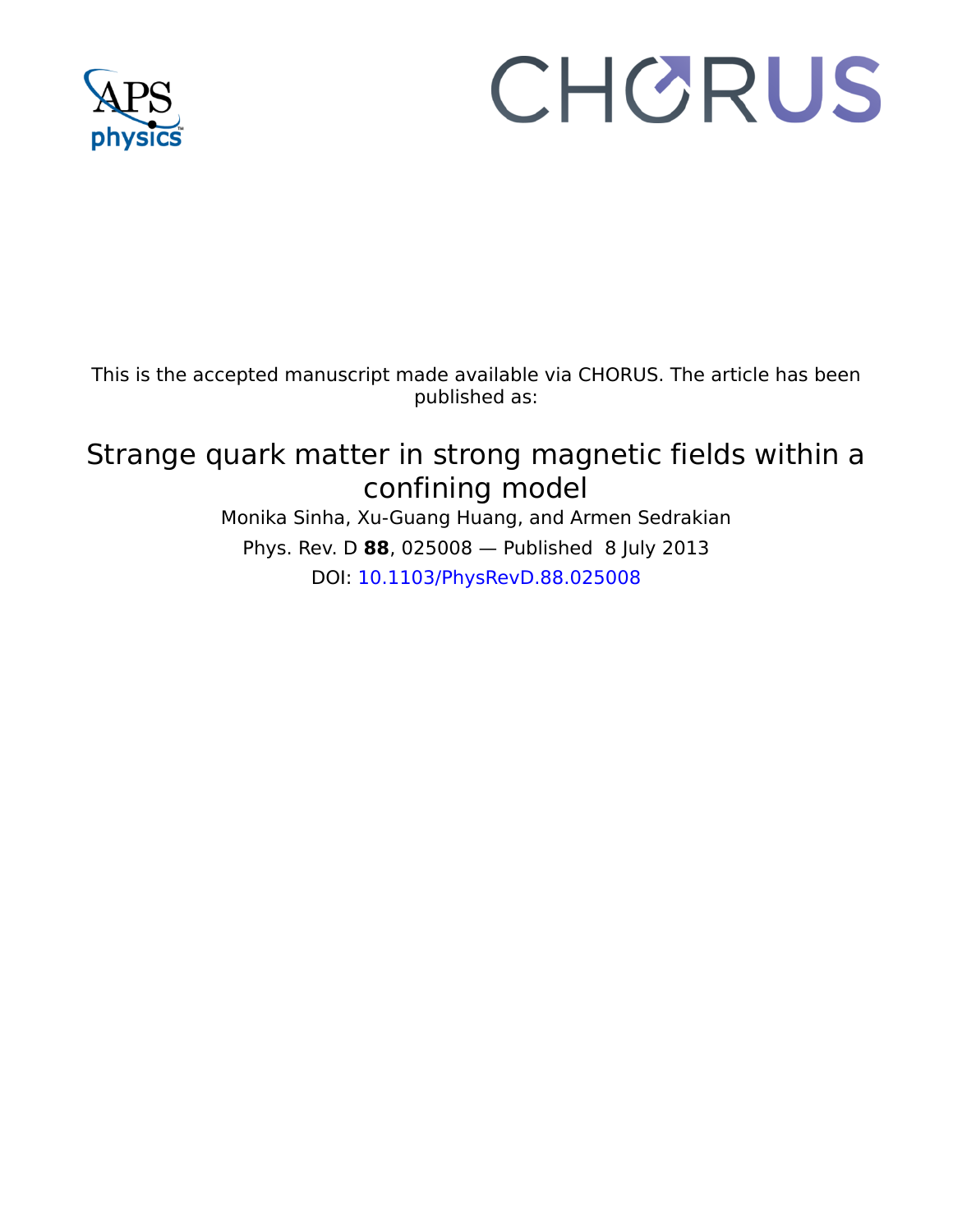### Strange quark matter in strong magnetic field within a confining model

Monika Sinha,<sup>1</sup> Xu-Guang Huang,<sup>2</sup> and Armen Sedrakian<sup>1</sup>

<sup>1</sup> Institute for Theoretical Physics, J. W. Goethe University, D-60438 Frankfurt-Main, Germany

 $2$ <sup>2</sup> Center for Exploration of Energy and Matter and Physics Department,

Indiana University, Bloomington, Indiana 47408, USA

We construct an equation of state of strange quark matter in strong magnetic field within a confining model. The confinement is modelled by means of the Richardson potential for quarkquark interaction modified suitably to account for strong magnetic field. We compare our results for the equation of state and magnetization of matter to those derived within the MIT bag model. The differences between these models arise mainly due to the momentum dependence of the strong interaction between quarks in the Richardson model. Specifically, we find that the magnetization of strange quark matter in this model has much more pronounced de Haas-van Alfven oscillations than in the MIT bag model, which is the consequence of the (static) gluon-exchange structure of the confining potential.

PACS numbers: 21.65.+f, 21.30.Fe, 26.60.+c

#### I. INTRODUCTION

Compact stellar objects can be tentatively divided into two broad classes: one includes stars made of the ordinary baryonic matter either in the confined (hadronic) or deconfined (quark-gluon) state, the second includes stars made of strange matter. The latter possibility goes back to Witten's idea [1] that the deconfined quark matter composed of equal number of  $up$ , down and strange quarks may be the true ground state of matter at high density. Since then, the possibility of strange quark matter (SQM) and strange stars (SSs) made of SQM, as an alternative to hadronic/quark compact objects, has been continuously explored.

numbers: 21.65.+f, 21.30.Fe, 26.60.+c<br>
I. INTRODUCTION<br>
Objects can be tentatively divided into two broad classes: one<br>
ther in the confined (hadronic) or deconfined (quark-gluon) st<br>
The latter possibility goes back to W Soft  $\gamma$ -ray repeaters and anomalous X-ray pulsars are commonly identified with compact stars with surface magnetic fields  $B_s \sim 10^{14} - 10^{15}$  G. These objects, which feature the largest stationary B-fields observed in Nature to date, are collectively termed as "magnetars". The interpretation of astrophysical manifestations of magnetars requires good knowledge of the properties of dense matter in the presence of large magnetic field. There has been some recent advances in this context in our understanding of the properties of strange quark matter in strong magnetic fields. The stationary properties, hydrodynamics, transport and macroscopic dynamics have been studied in Refs. [2–7]. More general, but related aspects of the physics of fermionic (quark) matter in strong fields have been discussed recently in, e.g., Refs. [8–13].

than in the WIT bgg model, which is the consequence of the (static) gluon-exchange structure of<br>the confining potential.<br>
PACS rambors 21.65.+1.21.30.Pc, 26.60.1c<br>
IDMATEL TIME CONDICTION CHARGE TRANSIFICATION (For the co In the present work we study the effect of large magnetic field on SQM. The properties of cold quark matter at large baryon density is poorly known due the non-perturbative nature of quantum chromodynamics (QCD) at densities and temperatures relevant for compact stars. Because the ab initio lattice calculations at low temperatures and finite chemical potentials presently encounter serious problems, effective phenomenological models are commonly used. Among the the most popular ones are the MIT bag model [14] and the Nambu-Jona-Lasinio (NJL) model [15]. Both models have some merits and some disadvantages. For example, the NJL model exhibits chiral symmetry breaking, but does not account for the confinement property of QCD. On the other hand, the bag models are built to confine through the introduction of an ad hoc bag pressure, but are unable to account for the chiral symmetry breaking. An alternate to the bag model way to introduce the confinement is to take density dependent quark masses. Many phenomenological models have been proposed in the past which are based on density dependent quark masses [16–19]. We will base our discussion of quark matter in strong magnetic field on one such a model, that was originally introduced by Dey et al. [18]. In this model, the quarks interact among themselves through the Richardson potential [20], in which the asymptotic freedom and confinement is built in. Initially, it was used in the meson phenomenology and later tested in the baryon sector [21]. This latter model will serve us as a basis for studying confining strange matter at non-zero temperatures.

Substantial changes in the strange matter properties appear when the electromagnetic scales become of the order of the nuclear scales, which is the case for fields  $B \ge 10^{18}$  G. Such fields have not been observed directly in astrophysics, but theoretical extrapolations of surface fields observed in magnetars suggest that the fields of this magnitude can be reached in the deep interiors of compact objects. An upper value of the B-field is set by the equilibrium that can be sustained by the gravitational forces and pressure components of matter in strong magnetic field. The anticipated value of the maximal field is in the range  $10^{18} \leq B_{\text{max}} \leq 10^{20}$  G, but the precise value of  $B_{\text{max}}$  remains uncertain (Ref. [9] and references therein).

This work is organized as follows. In Sec. II we introduce the Richardson-potential model (hereafter RP model)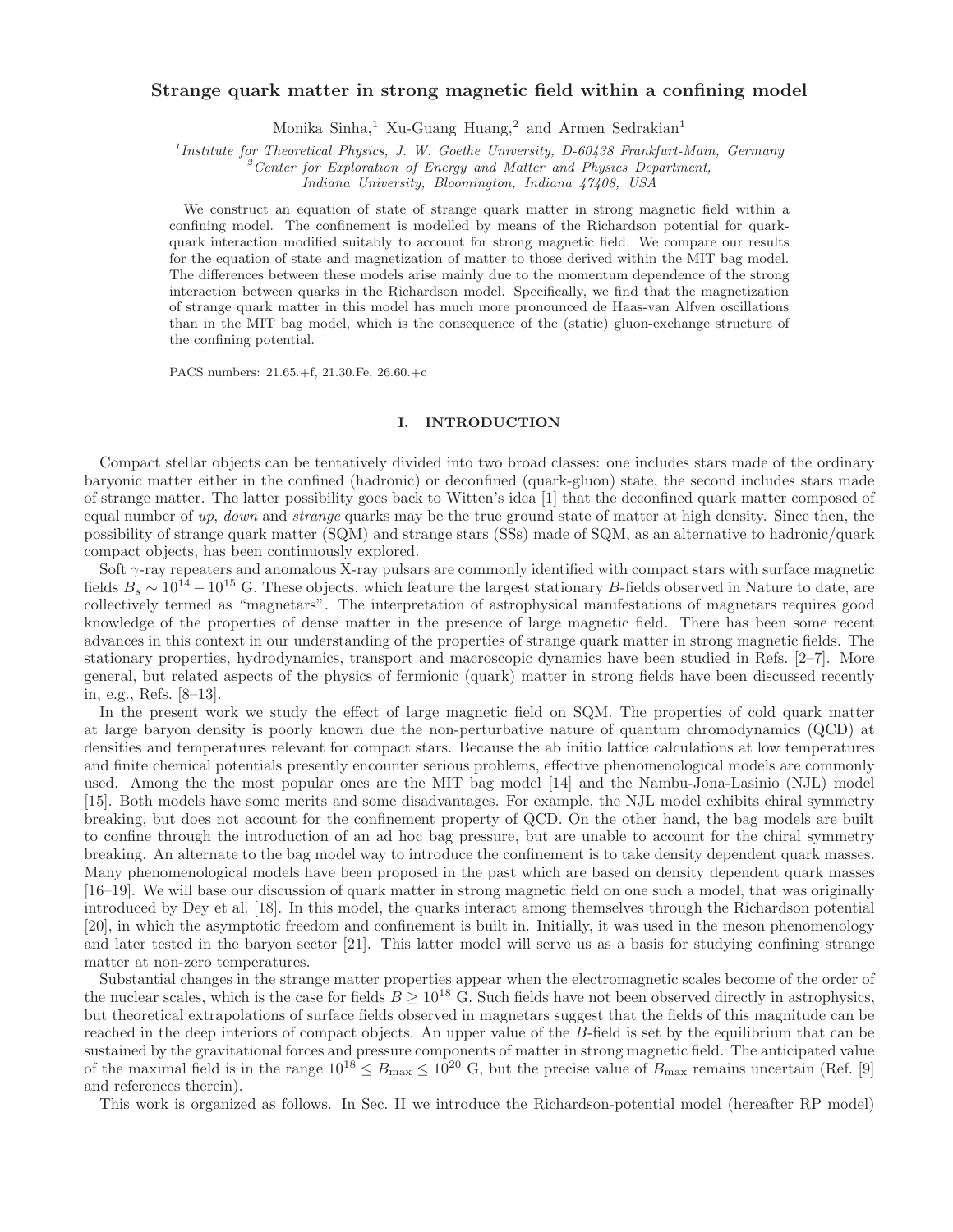and demonstrate its modifications due to the strong magnetic fields. The results of our numerical computations are shown in Sec. III. Finally, our findings are summarized in Sec. IV.

#### II. MODEL

We consider SQM in strong magnetic field at high densities and non-zero temperature. The  $u$ ,  $d$  and  $s$  quarks interact via the Richardson potential [20]

$$
V(q^2) = -\frac{4}{9} \frac{\pi}{\ln[1 + (q^2 + m_g^2)/\Lambda^2]} \frac{1}{(q^2 + m_g^2)},
$$
\n(1)

where  $m_g$  is gluon mass and  $\Lambda$  is a scale parameter. The finite gluon mass is responsible for screening in medium and is related to the screening length D via

$$
m_g^2 = D^{-2} = \frac{2\alpha_0}{\pi} \sum_{i=u,d,s} k_F^i \mu_i^*,
$$
\n(2)

where  $\alpha_0$  is the perturbative quark gluon coupling,  $\mu_i^* \equiv \sqrt{(k_F^i)^2 + m_i^2}$ ,  $k_F^i$  is the Fermi momentum and  $m_i$  the quark mass. The index i labels quark flavors. An important feature of our model is that quark masses depend on the density. We parametrize this dependence as

$$
m_i = M_i + M_q \operatorname{sech}\left(\nu \frac{n_b}{n_0}\right), \qquad i = u, d, s,
$$
\n<sup>(3)</sup>

where  $n_b = (n_u+n_d+n_s)/3$  is the baryon number density,  $n_0$  is the normal nuclear matter density and  $\nu$  is a parameter. At large  $n_b$  the second term in (3) decays exponentially and the quark mass  $m_i$  falls off from its constituent value  $M_q$ to its current value  $M_i$ .

The number and energy densities of each quark flavor in the absence of quantizing magnetic field are given by

$$
n = \frac{6}{(2\pi)^3} \int_0^\infty f(\epsilon) d^3k,
$$
\n(4)

$$
\varepsilon = \frac{6}{(2\pi)^3} \int_0^\infty f(\epsilon) \epsilon \ d^3 k,\tag{5}
$$

where  $\epsilon$  is the single particle energy,  $f(\epsilon) = \{1 + \exp[(\epsilon - \mu)/T]\}^{-1}$  is the Fermi distribution function, with  $\mu$  being the chemical potential and  $T$  the temperature; factor  $6$  is the sum over the spin and color degrees of freedom. Note that the full single-particle energy  $\epsilon$  consists of the kinetic energy of relativistic particle with mass  $m_i$  and the potential energy arising from the interaction with other quarks via the Richardson potential (1). As well known, in a magnetic field the motion of charged particles is Landau quantized in the direction perpendicular to the field. For sufficiently large magnetic fields one needs to take into account the modification of the single particle energies and the phase space due to the Landau quantization of quark orbitals.

We assume that the field is along the z-direction of Cartesian coordinate system,  $\mathbf{B} = B\hat{z}$ . Then, the motion is quantized in the  $x - y$  plane and the momentum of quarks of mass  $m_i$  and charge  $eQ_i$  can be decomposed into components parallel and perpendicular to z direction,  $\mathbf{k} \equiv (k_z, k_\perp)$ , with  $k_\perp^2 = 2ne|Q|B$ , where e is the (positive) unit of charge. Consequently, the single particle kinetic energy in the n-th Landau level is given by

$$
E = \sqrt{k_z^2 + m^2 + 2ne|Q|B}.
$$
\n(6)

The number density of any quark flavor is then given by

$$
n = \frac{3}{(2\pi)^3} e|Q| B \sum_{n=0}^{\infty} (2 - \delta_{n,0}) \int_0^{2\pi} d\phi \int_{-\infty}^{\infty} f(\epsilon) \, dk_z. \tag{7}
$$

The kinetic part of the energy density for a particular quark flavor is given by

$$
\varepsilon_{kin} = \frac{3}{(2\pi)^3} e|Q|B \sum_{n=0}^{\infty} (2 - \delta_{n,0}) \int_0^{2\pi} d\phi \int_{-\infty}^{\infty} f(\epsilon) E \, dk_z. \tag{8}
$$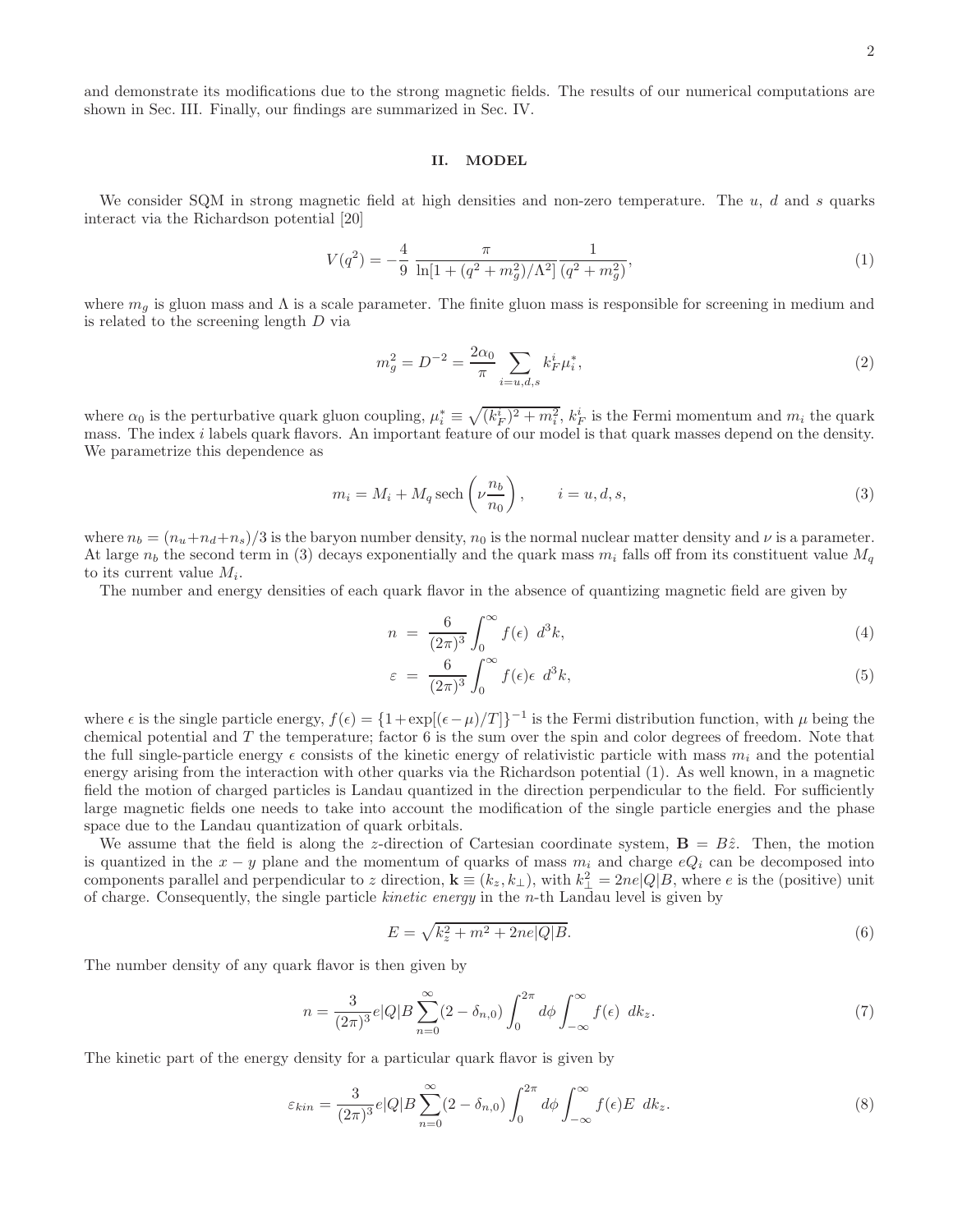

FIG. 1: (Color online) Dependence of the thermodynamic pressure p on the temperature at fixed baryon number density  $n_b = 6n_0$  for the RP model (solid, black online), for the MIT bag model with  $B_{\text{MIT}} = 60 \text{ MeV fm}^{-3}$  (da

The potential part of the energy density due to interaction between the flavors  $i$  and  $j$  is given by

$$
\varepsilon_{pot}^{ij} = \frac{e^2 |Q_i||Q_j|}{(2\pi)^5} B^2 \sum_{n_i} \sum_{n_j} (2 - \delta_{n_i,0})(2 - \delta_{n_j,0})
$$

$$
\int_0^{2\pi} d\phi_i \int_0^{2\pi} d\phi_j \int_{-\infty}^{\infty} dk_z^i \int_{-\infty}^{\infty} dk_z^j f(\epsilon_i) f(\epsilon_j) N V(q^2) S,
$$
\n(9)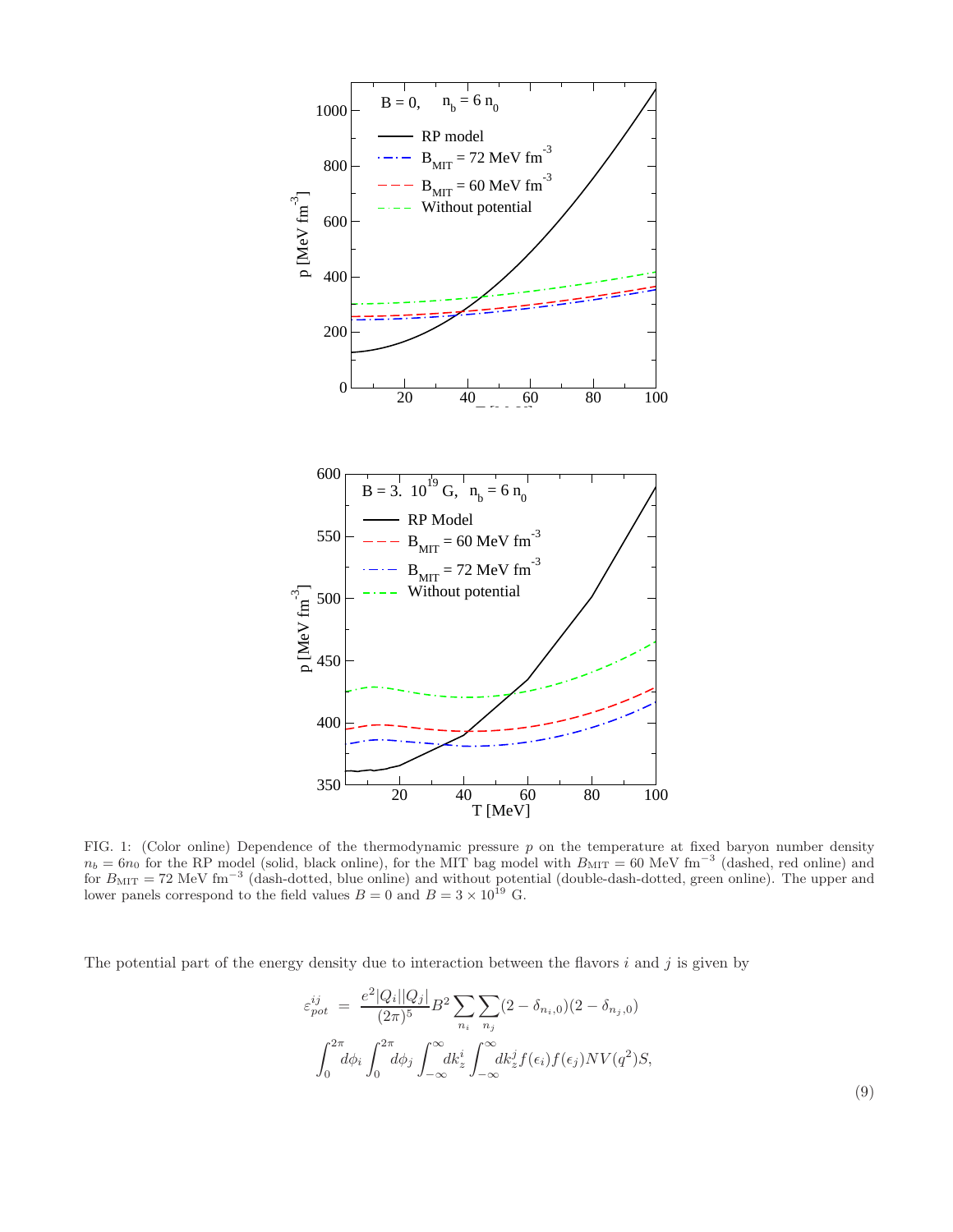where

$$
N = \frac{(E_i + m_i)(E_j + m_j)}{4E_iE_j},
$$
  
\n
$$
S = 1 + \frac{k_i^2k_j^2}{(E_i + m_i)^2(E_j + m_j)^2} + \frac{2k_i \cdot k_j}{(E_i + m_i)(E_j + m_j)}.
$$

The total energy density is obtained, after summation over the quark flavors, as

$$
\varepsilon = \sum_{i} \varepsilon_{kin} + \frac{1}{2} \sum_{i,j} \varepsilon_{pot}^{ij}, \qquad i, j = u, d, s.
$$
 (10)

The net entropy density is given by the combinatorial expression for quark quasiparticles

$$
s = -\frac{3}{(2\pi)^3} e \sum_{i} |Q_i| B \sum_{n=0}^{\infty} \int_0^{2\pi} d\phi \int_{-\infty}^{\infty} dk_z
$$
  
 
$$
\times \{ f(\epsilon_i) \ln f(\epsilon_i) + [1 - f(\epsilon_i)] \ln [1 - f(\epsilon_i)] \},
$$
 (11)

where  $i$  summation is over the quark flavors. Then, the thermodynamic pressure is given by

$$
p = \sum_{i} \mu_i n_i + T s - \varepsilon, \quad i = u, d, s. \tag{12}
$$

The magnetization of the matter at a given temperature and constant baryon number density is given by

$$
M = \frac{dp}{dB}.\tag{13}
$$

A number of authors [2, 5, 9–11] have noticed that in presence of strong magnetic field the pressure is anisotropic and it is useful to decompose the pressure in components along  $(p_{\parallel})$  and perpendicular  $(p_{\perp})$  to the field as

$$
p_{\parallel} = p, \quad p_{\perp} = p - MB. \tag{14}
$$

In strange quark matter the  $\beta$ -equilibrium can be sustained among the quark flavors, therefore the abundances of leptons (electrons and muons) are negligible. The charge neutrality condition can be written as

$$
n_u = \frac{1}{2}(n_d + n_s) = n_b.
$$
\n(15)

The weak interactions establish an equilibrium among the quark flavors via the non-leptonic weak process  $u+d \rightleftharpoons u+s$ . Thus, the equilibrium with respect to these weak reactions requires that the chemical potentials of quark flavors obey the condition

$$
\mu_d = \mu_s. \tag{16}
$$

To summarize, the key equations of our model are Eqs.  $(6)$  - $(12)$  that are subject to the constraints  $(15)$  and  $(16)$ . These equations are solved self-consistently.

#### III. RESULTS

In this Section we discuss the results of numerical solution of the self-consistent equations presented above. Our main focus will be the effect of the Richardson potential on the properties of strange matter in strong magnetic fields at finite temperature. The numerical values of the parameters of our model are:  $\Lambda = 100 \text{ MeV}, \nu = 0.333, \alpha_0 = 0.2$ ,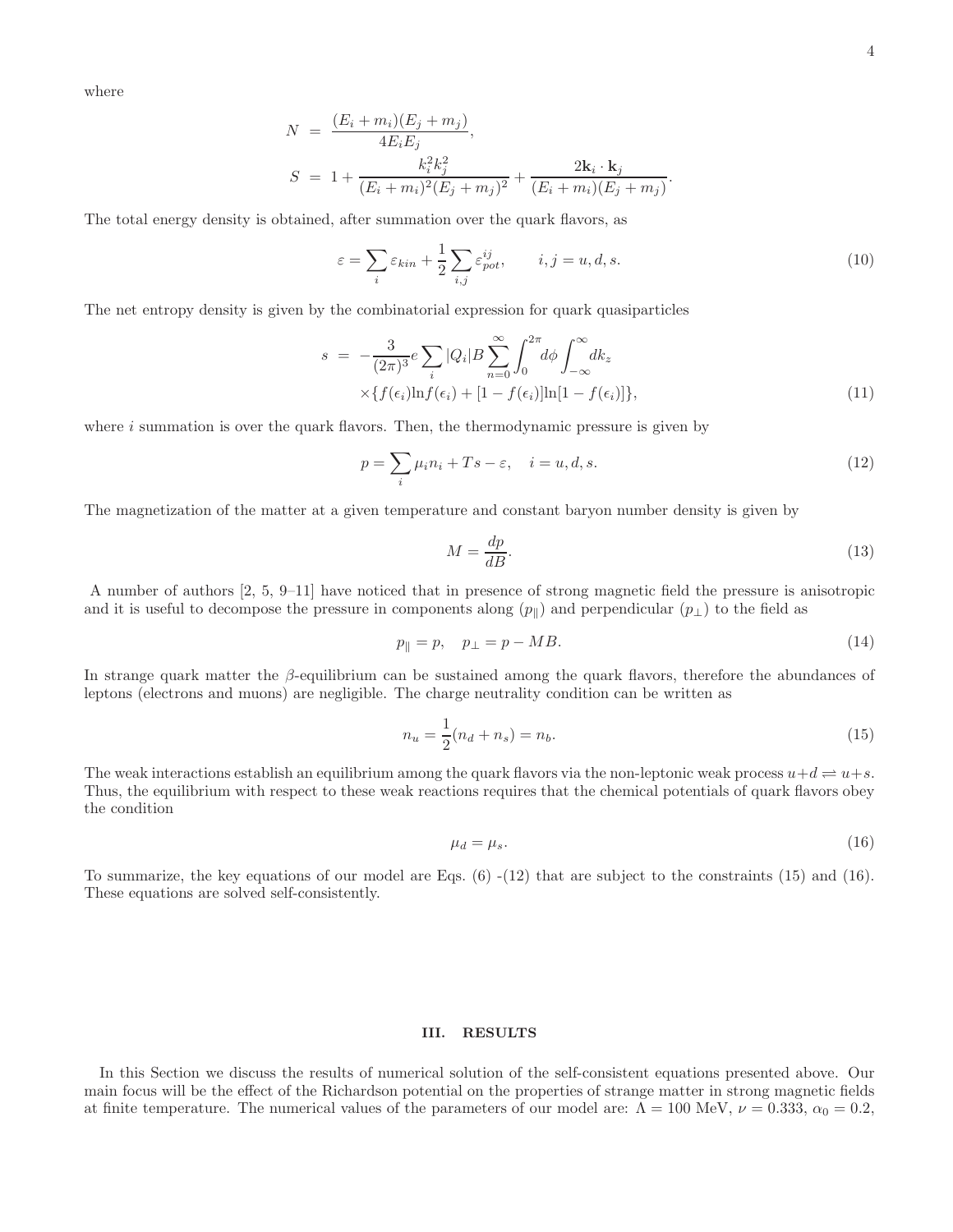

FIG. 2: (Color online) Dependence of the thermodynamic pressure p on the normalized baryon number density at  $T = 20$  MeV for  $B = 0$  (upper panel) and  $B = 3 \times 10^{19}$  G (lower panel). The pressure is shown for the RP model (solid, black online), for the MIT bag model with  $B_{\text{MIT}} = 60 \text{ MeV fm}^{-3}$  (dashed, red online) and  $B_{\text{MIT}} = 72 \text{ MeV fm}^{-3}$  (dash-dotted, blue online) and  $B_{\rm MIT} = 110$  MeV fm<sup>-3</sup> (double dash-dotted, green online).

 $M_q = 310$ ,  $M_u = 4$ ,  $M_d = 7$ ,  $M = 150$  with all masses given in MeV. A discussion of the feasible parameter space can be found in Ref. [18].

In Fig. 1 we show the function  $p(T)$  for the RP model together with the results obtained with the MIT bag model with two values of the bag constant along with the result for non-interacting matter. The case of non-magnetized and strongly magnetized matter  $(B = 3 \times 10^{15} \text{ G})$  are displayed.

The bag model and non-interacting gas results are self-similar, because they differ only by a temperature independent constant. In the absence of magnetic field the pressure shows  $T^2$  power-law behavior with temperature. In the magnetic field the temperature dependence is non-monotonic in the bag model, but in the RP model the temperature dependence shows the same features as in the absence of magnetic field.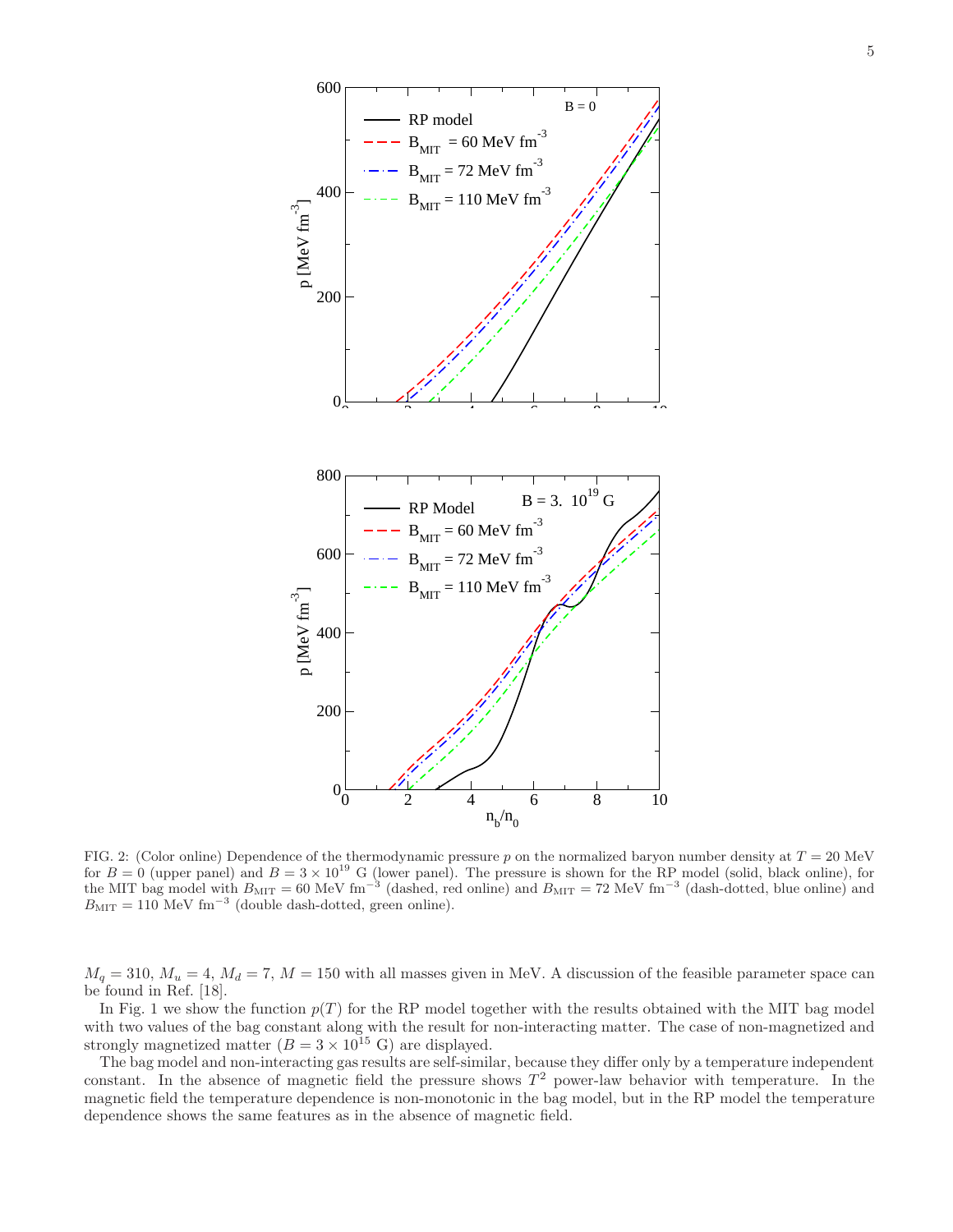

FIG. 3: (Color online) Dependence of the magnetization on the magnetic field at baryon number density  $n_b = 6n_0$  and  $T = 20$ MeV for the RP model (solid on the value of the bag const



FIG. 4: (Color online) Dependence of the normalized pressure in parallel and perpendicular directions to the magnetic field on the strength of the magnetic field at  $n_b = 6n_0$  and  $T = 20$  MeV for various models (the curves are labeled as in Fig. 2). The upper three curves correspond to the parallel pressure, the lower three - to the perpendicular pressure.

In Fig. 2 we show the equation of state of SQM in the RP model and the bag model for fixed  $T = 20$  MeV. The bag model equations of state show  $p \propto n^{4/3}$  scaling inherent to the ultra-relativistic non-interacting gas. In the case of the RP model the scaling is different because the Richardson potential introduces additional momentum dependence in the single particle energies, which results in nearly linear dependence of pressure of density. Furthermore, in the absence of magnetic field the equation of state in the RP model is softer than in the bag model at low densities and reaches asymptotically the equation of state with  $B_{\text{MIT}} = 110$  at high densities. While the high values of bag constant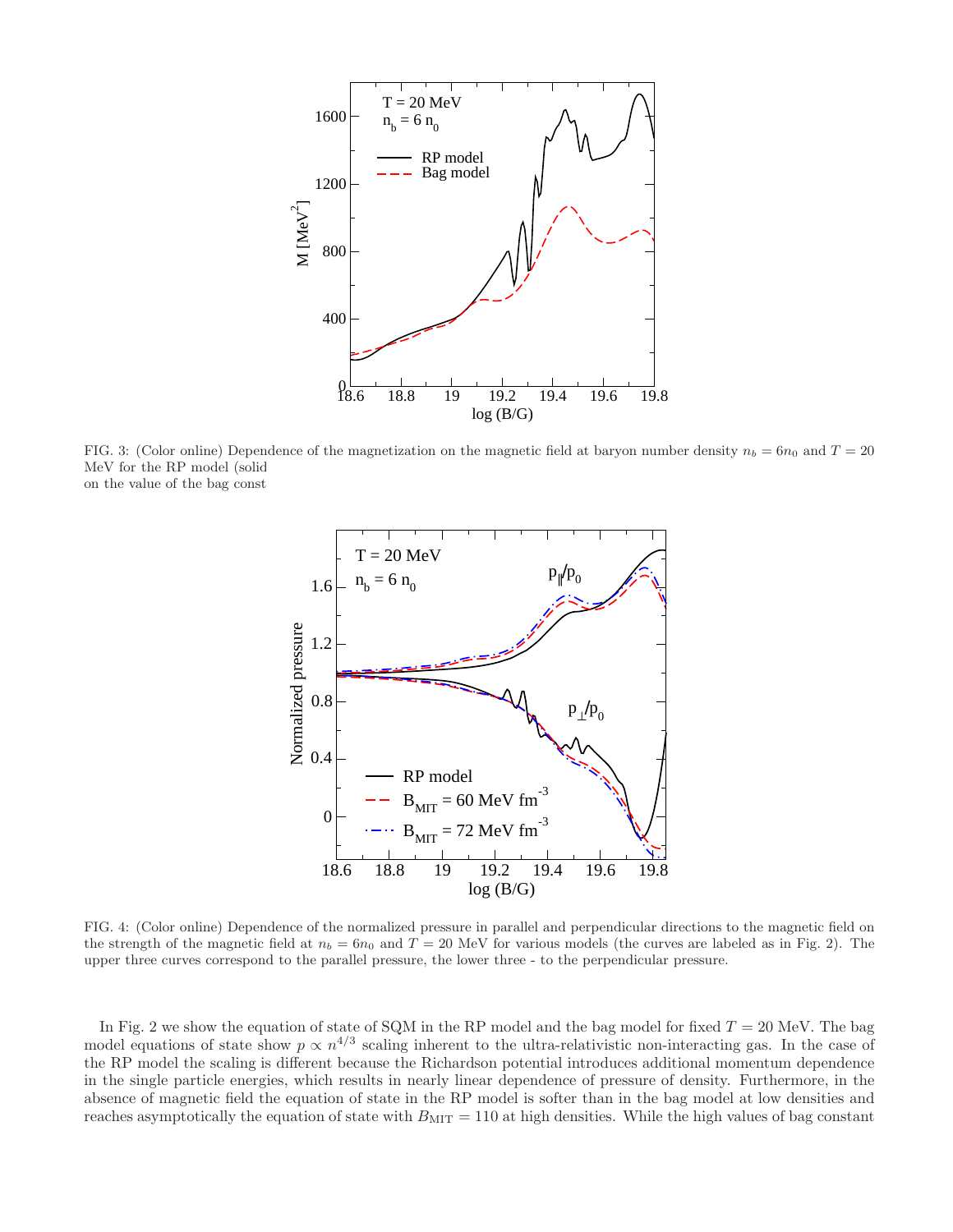

FIG. 5: (Color online) Mass-radius relation for strange stars in the absence of magnetic fields. The MIT bag model based results are labeled by the value of the  $B_{\text{MIT}}$ , those baed on RP-model by "RP".

can mimic the RP model, for such large values of  $B_{\text{MIT}}$  the strange matter is not the absolute ground state of matter.

The upper and lower panels display the differences arising due to the strong magnetic field ( $B = 3 \times 10^{19}$  G). Magnetic field introduces some oscillations in the pressure with density; in each case the increase of the pressure after a plateau is caused by the opening of a new Landau level. For the bag model equation of state this is more pronounced for the case with the bag value  $B_{\text{MIT}} = 60 \text{ MeV fm}^{-3}$ . The oscillations are much stronger in the RP model and this can be traced back to the momentum dependence of the potential. The major contribution comes from the static gluon propagator part of the potential [the term  $(q^2 + m_g^2)^{-1}$ ], while the logarithmic factor in the potential weakly depends on momentum. Note that at some density the pressure has a plateau and slight negative downturn, which can be interpreted as an instability of homogeneous magnetized matter towards phase separation.

Fig. 3 displays the magnetization of matter as a function of the magnetic field for the bag model and RP model at fixed  $n = 6n_0$  and  $T = 20$  MeV. Note that the magnetization does not depend on the bag constant. For fields  $B > 10^{19}$  G the magnetization shows de Haas - van Alfven oscillations in both models. However, the oscillations are much more pronounced in the RP model than in the bag model. This is the consequence of the momentum dependence of the RP interaction, which has the structure of the static gluon exchange. Similar effect was observed in Ref. [2] in non-interacting strange quark matter model. Note also, the absolute value of the magnetization is by a factor 2 lager in the RP model for sufficiently large fields.

At large magnetic fields the anisotropy due to the magnetic field is important. The pressure components in parallel and perpendicular direction to the magnetic field are not the same. We show the variations of  $p_{\parallel}$  and  $p_{\perp}$  with B in the RP and bag models at  $n = 6n_0$  in Fig. 4. We note that below  $B = 3 \times 10^{18}$  G, both  $p_{\parallel}$  and  $p_{\perp}$  are practically equal to the pressure of matter in absence of magnetic field. Hence, for the SQM with the model under consideration the effect of magnetic field is not significant below  $B \sim 10^{18}$  G. With the increase of B,  $p_{\parallel}$  increases whereas  $p_{\perp}$  decreases for both models. For large fields, at a certain value of B,  $p_{\perp}$  becomes negative and this critical value is almost the same in both models. Recalling that without the confining potential, at very large magnetic field  $p_{\perp} \to 0$  [2, 10], we see that the confining potential provides additional "attraction" inside the SQM, and its effect becomes more transparent at larger B. The oscillations of the function  $p_{\perp}$  reflect the oscillations in the magnetization.

The mass-radius relation for the underlying models in the absence of magnetic field are shown in Fig. 5, which demonstrates the key difference between the RP and bag models in the astrophysics context. Because of the softer equation of state of the RP model the strange stars are more compact (the radii are smaller) and their maximum mass is by about 20% smaller than for the models with  $B_{\rm MIT} \sim 60-70$  MeV fm<sup>-3</sup>. The computation of the mass-radius relation in the case of strongly magnetized matter can be carried out on the basis of the equations of state obtained in this work. Such calculation requires the solution of Einstein's equations in axial symmetry, because of the anisotropy in the pressure induced by the magnetic field and is beyond the scope of this work (see e.g. [22]).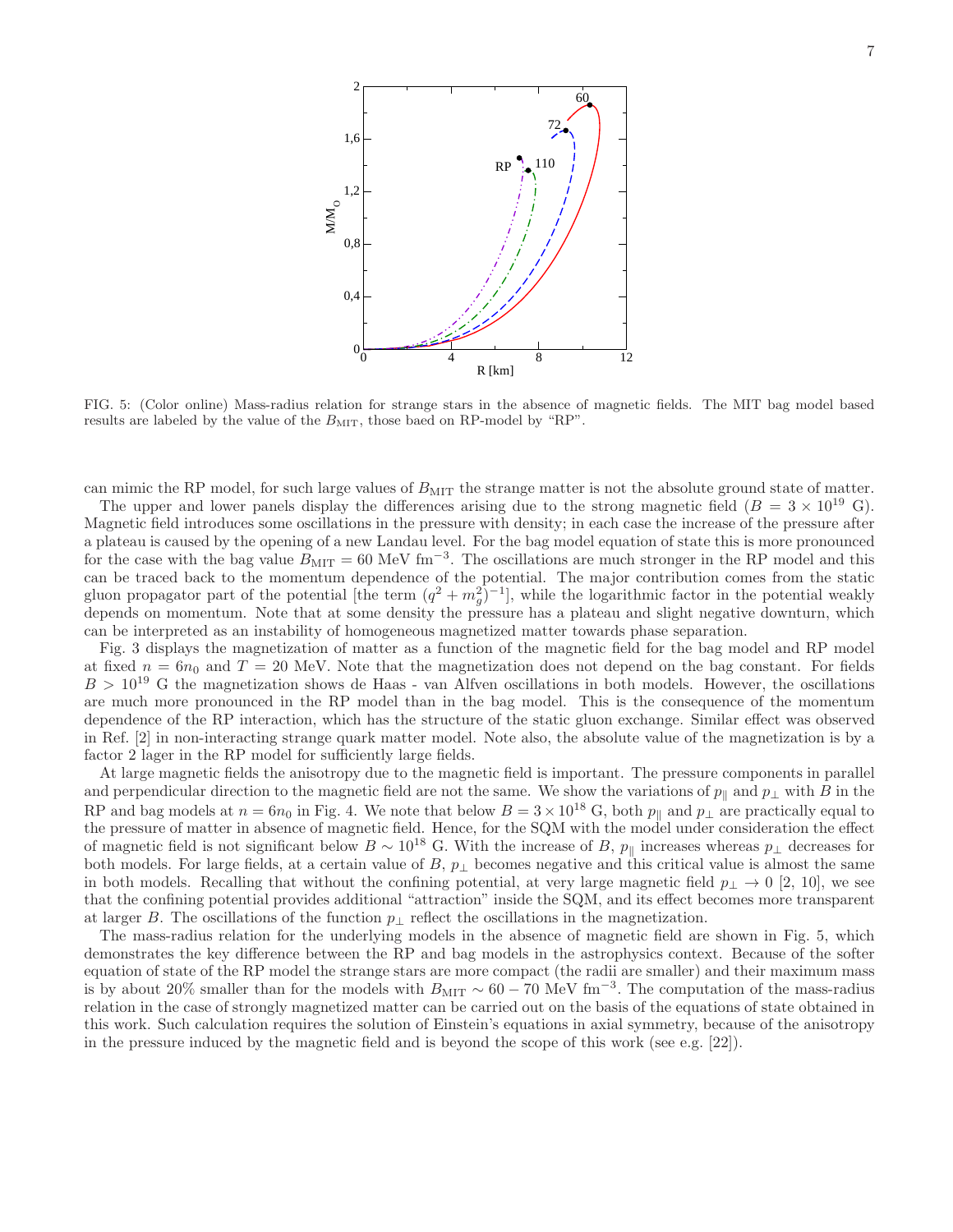#### IV. SUMMARY

In this work we studied the effects of strong magnetic fields, quark-quark confining interaction, and chiral symmetry restoration on the equation of state of the charge neutral strange quark matter. The confining interaction is modeled by the Richardson potential (RP) which features both the asymptotic freedom and the confinement. The chiral symmetry restoration is parametrized as a smooth crossover of the quark masses from their constituent values at low baryon densities to their current ones at large baryon densities. We compared the RP model to the MIT bag model. We find significant differences between the equation of state and the magnetization of the strange quark matter predicted by these models. This is the result of the intrinsic momentum dependence in the interaction of the RP model, which mimics the one-gluon-exchange interaction of the QCD. Specifically, we find that (a) The thermodynamic pressure in RP model is more sensitive to temperature and baryon density when the magnetic field is strong; (b) The magnetization is larger in the RP model than in the bag model in the limit of large fields,  $B > 10^{19}$ G; (c) the de Haas-van Alfven oscillations in the magnetization and in the transverse pressure  $p_{\perp}$  is more pronounced in the RP model.

Furthermore, we find that the presence of a confining potential, modeled either in terms of the RP potential or the MIT bag, suppresses the pressure components  $p_{\parallel}$  and  $p_{\perp}$  and, at large B, the anisotropy in the equation of state. The splitting between the longitudinal pressure  $p_{\parallel}$  and the transverse pressure  $p_{\perp}$  was found to be weaker than that in free (non-interacting) SQM. This underlines the importance of taking into account the confining potential in studies of strongly magnetic SQM matter in cores of neutron stars and in strange stars. It remains an interesting task to explore the effects of the confining potential in a strong magnetic field on the structure and geometry of such stars.

The strong magnetic fields in the interiors of strange stars will affect the transport process and weak interaction rates. The strong de-Haas–van Alfven oscillations in the magnetic field will induces oscillations in, for example, the transport coefficients, as demonstrated for the bulk viscosity in Ref. [2]. They will affect the kinematics of Urca processes, as in the case of nucleonic matter [23] and may open an additional channel of neutrino bremsstrahlung due the Pauli paramagnetic shift in the Fermi levels of quarks [24].

In this work we assumed that the strange matter is in the normal (unpaired) state. It is likely that the flavor symmetric quark matter at low temperatures will be a superfluid. The interplay between the superfluidity and magnetism in quark matter has been studied in a number of contexts [25–30], however much remains still unexplored, one possible subject being the extension of the present setup to the case of superfluidity of strange matter.

#### Acknowledgments

We thank D. H. Rischke for discussions. M. S. acknowledges the support of the Alexander von Humboldt Foundation. X.-G. H. acknowledges the support from Indiana University grant 22-308-47 and the US DOE grant DE-FG02- 87ER40365.

- [1] E. Witten, Phys. Rev. D 30, 272 (1984).
- [2] X. -G. Huang, M. Huang, D. H. Rischke, and A. Sedrakian, Phys. Rev. D 81, 045015 (2010).
- [3] X. -G. Huang, A. Sedrakian, and D. H. Rischke, Annals Phys. 326, 3075 (2011).
- [4] X. -J. Wen, S. -Z. Su, D. -H. Yang and G. -X. Peng, Phys. Rev. D 86 (2012) 034006 [arXiv:1207.6148 [hep-ph]].
- [5] A. A. Isayev and J. Yang, J. Phys. G 40, 035105 (2013).
- [6] G. H. Bordbar, F. Kayanikhoo, and H. Bahri, arXiv:1301.0899 [astro-ph.SR].
- [7] B. J. Ahmedov, B. B. Ahmedov, and A. A. Abdujabbarov, Astrophys. Space Sci. 338, 18 (2012).
- [8] M. Sinha and D. Bandyopadhyay, Phys. Rev. D 79, 123001 (2009); R. Mallick and M. Sinha, Mon. Not. Roy. Astron. Soc. 414, 2702 (2011); M. Sinha, B. Mukhopadhyay, and A. Sedrakian, Nucl. Phys. A 898, 43 (2013); B. Mukhopadhyay and M. Sinha, arXiv:1302.3444 [astro-ph.HE].
- [9] E. J. Ferrer, V. de la Incera, J. P. Keith, I. Portillo, and P. L. Springsteen, Phys. Rev. C 82, 065802 (2010); L. Paulucci, E. J. Ferrer, V. de la Incera, and J. E. Horvath, Phys. Rev. D 83, 043009 (2011); E. J. Ferrer and V. de la Incera, arXiv:1208.5179 [nucl-th].
- [10] V. Dexheimer, R. Negreiros, and S. Schramm, Eur. Phys. J. A 48, 189 (2012); M. Strickland, V. Dexheimer, and D. P. Menezes, Phys. Rev. D 86, 125032 (2012); V. Dexheimer, R. Negreiros, S. Schramm, and M. Hempel, arXiv:1208.1320 [astro-ph.HE]; V. Dexheimer, D. P. Menezes, and M. Strickland, arXiv:1210.4526 [nucl-th].
- [11] D. P. Menezes, M. B. Pinto, S. S. Avancini, A. P. Martinez, and C. Providencia, Phys. Rev. C 79, 035807 (2009); S. S. Avancini, D. P. Menezes, and C. Providencia, Phys. Rev. C 83, 065805 (2011); A. Rabhi, P. K. Panda, and C. Providencia, Phys. Rev. C 84, 035803 (2011); A. Rabhi and C. Providencia, Phys. Rev. C 83, 055801 (2011).
- [12] P. Yue, F. Yang, and H. Shen, Phys. Rev. C 79, 025803 (2009).